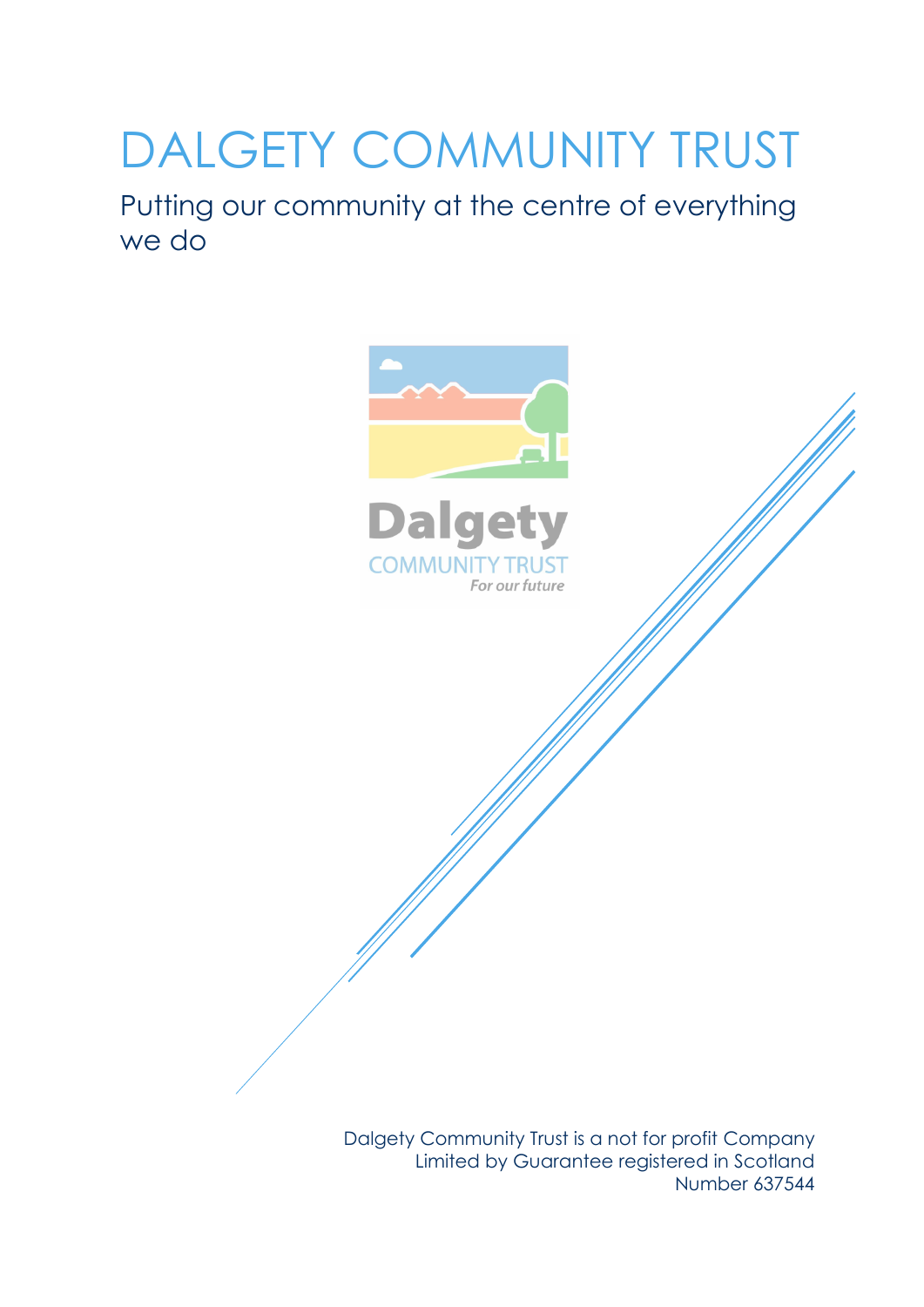### **CONTENTS**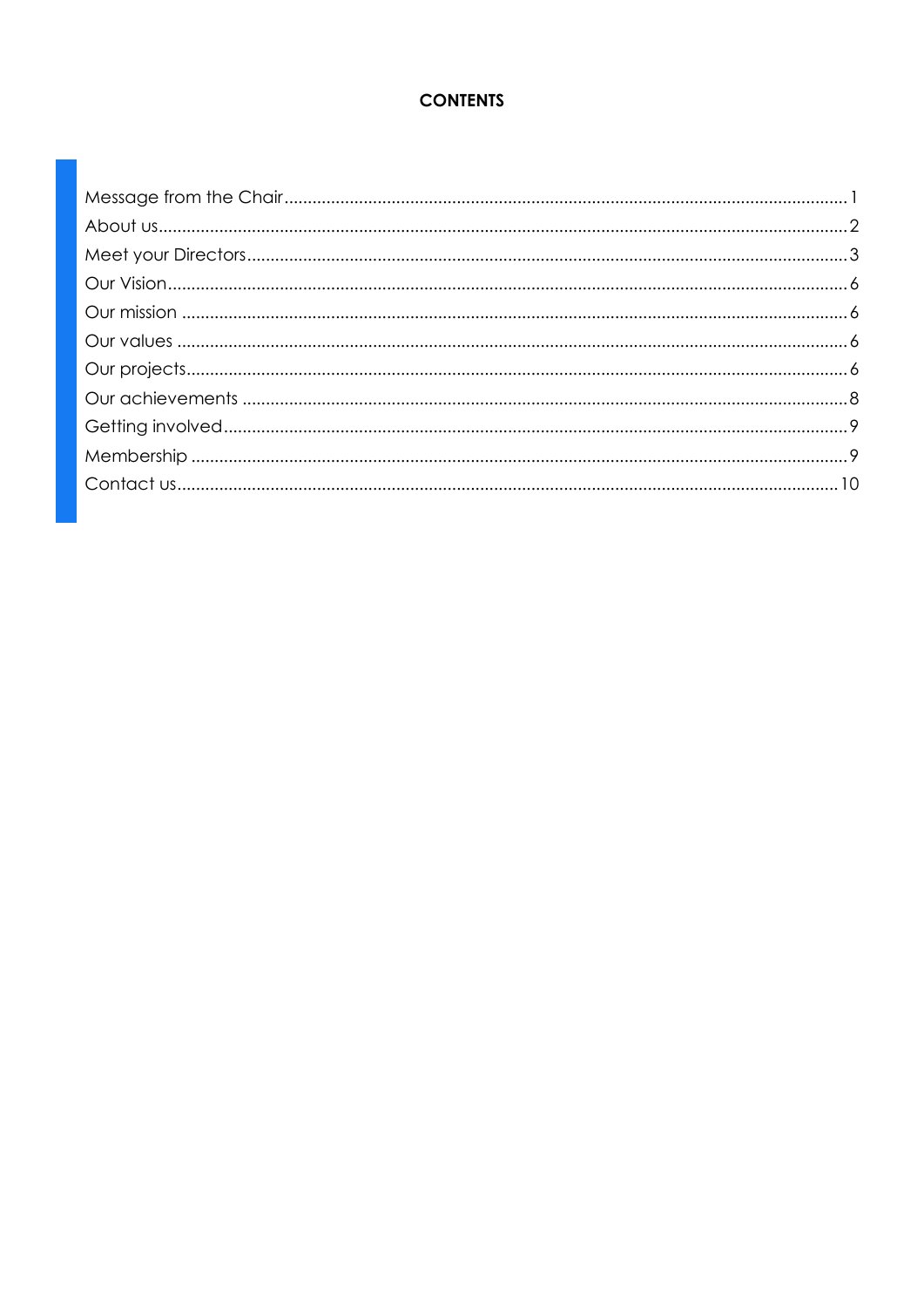### <span id="page-2-0"></span>Message from the Chair

May I first welcome you and thank you for becoming or considering becoming a member of Dalgety Community Trust. We're delighted that you and many other members of our community have shown an interest in the work of the Trust and we look forward to our exciting journey ahead, together. As a member of the Trust you will receive regular updates on the progress we are making and special invites to join community events. You will also have the right to take part in and vote on the future direction of the Trust, what we focus on, how we use the Trust's resources and who runs the Trust on your behalf.

Over the past eighteen months, at various events and locations across the area, we have met hundreds of local residents who all share a passion for our community. If there is one thing that has come through strongest, it is that everyone we have engaged with enjoys living here, but that it is time to invest in Dalgety Bay. We have been inspired and energised by hearing everyone's views and ideas and these will make a significant contribution to our plans. We will continue to engage with you and the wider community over the coming months to keep the conversation going. When current restrictions allow, we will hold further community events to make sure you have the opportunity to understand and influence the detail of what any future changes might look like. We look forward to seeing many of you at these events.

We're thrilled that our membership has steadily grown, but to be really successful, we need as many members as possible as well as a strong following on Facebook. So please, if you can, encourage your family, friends and neighbours who live in this great community to think about joining the Trust. Membership is open to all of the residents of Dalgety Bay, Hillend and Fordell Gardens. Our Facebook page is very active and we have now established our website where you can find everything you need to know about the Trust and our plans for the community; if you have any thoughts or comments you want to share, we'd love to hear from you, just get in touch using the contact details contained within this information pack or directly through Facebook. Once again, thank you for joining the Trust, we're delighted you have joined us for this exciting journey towards making a future for our town that we can all be proud of.

With warm best wishes

Phil Evans, Chair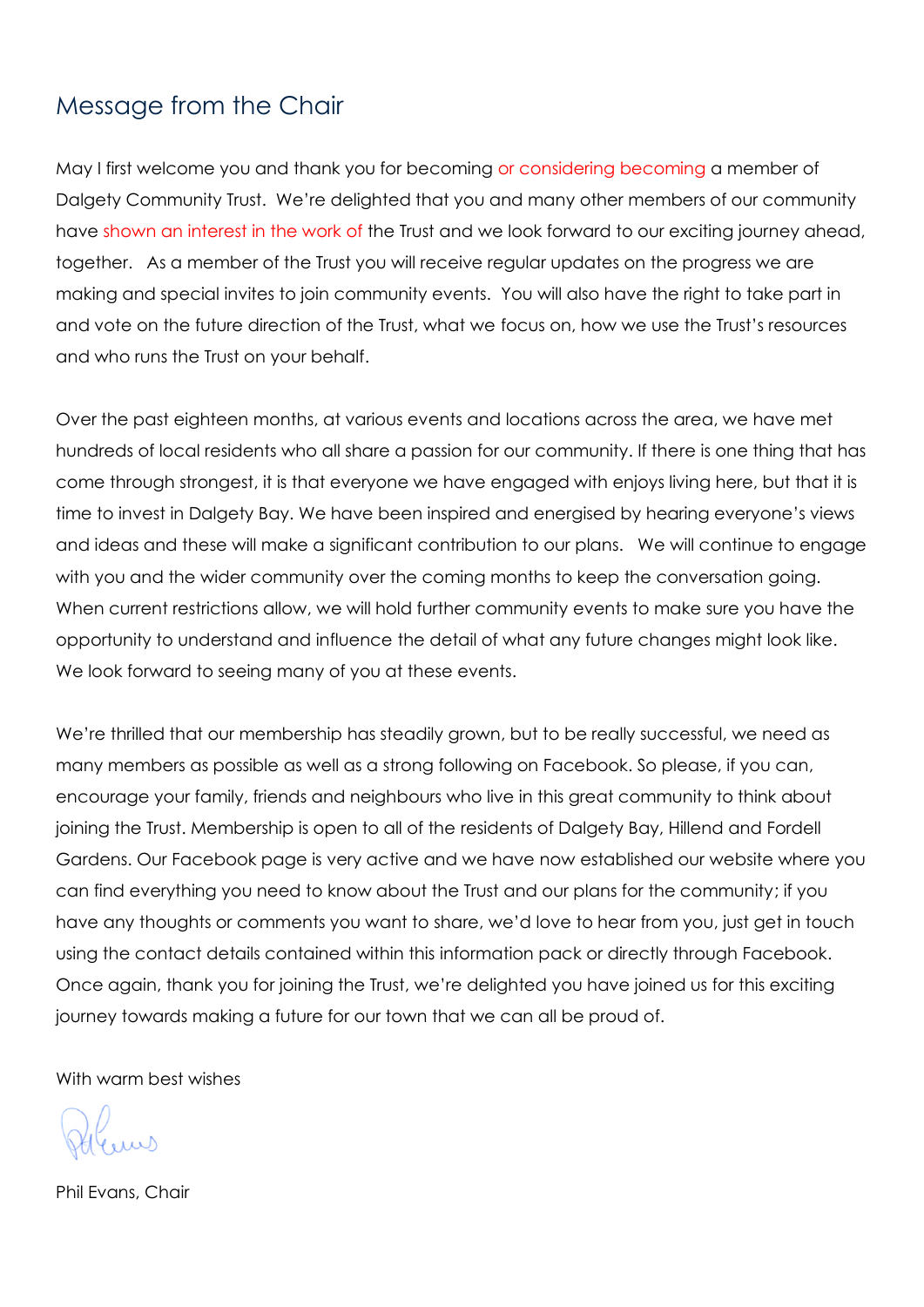### <span id="page-3-0"></span>About us

**Dalgety Community Trust** is a non-profit body set up by community volunteers to make positive changes for everyone in our community by carrying out projects for the common good. It is an independent organisation which is part of a growing network of Development Trusts which exist across Scotland and the UK.

Our ambition is to develop and deliver priority community projects which have a positive social, environmental and ultimately economic impact. We aim to deliver a new multi-purpose, multigenerational community hub in Dalgety Bay, owned and managed by the community. Along the way, we plan to build a new civic square in the town centre and develop an accessible pedestrian and cycleway directly linking the town centre to the coast through Longhill Park.

We want to be a sustainable presence in the community for years to come and will be looking to take on many community-benefit projects as time goes by. We want the Trust to be fully representative of our community, a place where the community's voice can be heard so we are keen for as many people in the community to join us and be members of the Trust.





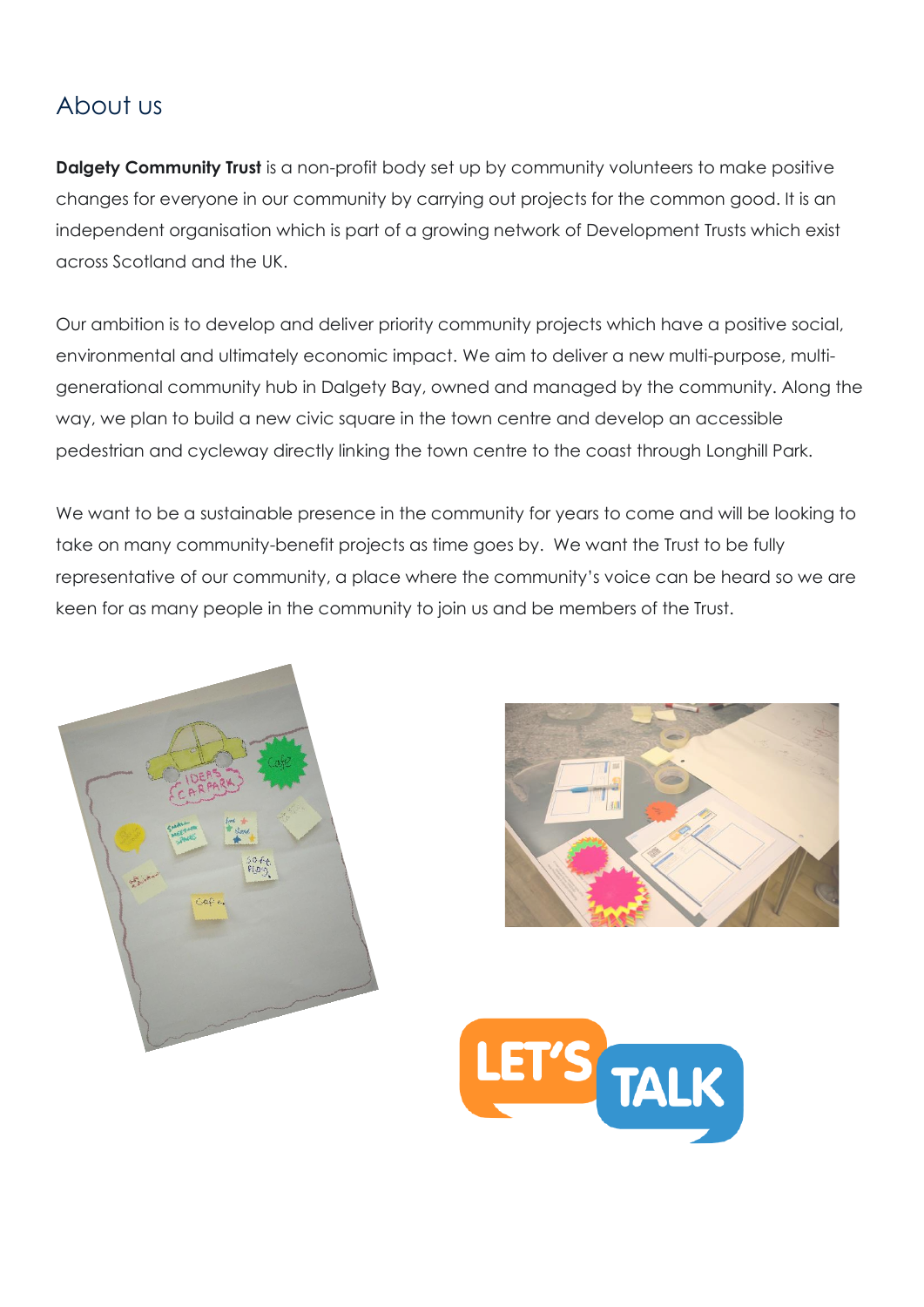### <span id="page-4-0"></span>Meet your Directors



#### **Phil Evans: Chair**

Having spent over 40 years in the energy industry, Phil retired as a director of EDF Energy in 2018 and was then able to pursue a strongly held personal ambition to put something back into the community that welcomed him and his family over 20 years ago. As well as being the inaugural chair of Dalgety Community Trust, Phil is a past member of Dalgety Bay and Hillend Community Council and a member of the Scottish Children's Panel. Phil is a strong advocate for volunteering and community action and through the Trust is determined to make a positive and lasting contribution to the community of Dalgety Bay.

#### **Brian Johnston: Vice-chair**

I decided to take early retirement in 2018 after 40 years in retail management working for many recognisable brands across the UK. I returned to Scotland with my family to live in the Bay nearly 19 years ago. Like many people, I want to spend time with my family and where I can support our town. I joined the Community Council during 2018 and with others helped to form the Dalgety Community Trust. As a team we want to improve the town facilities and infrastructure for everyone in Dalgety Bay, Hillend and Fordell Gardens.





#### **Lesley Sinclair: Company Secretary**

Having worked for around 25 years in the public sector, I recently started my own business supporting small health and social care organisations to build learning & development and improvement solutions which will enable them to continue to deliver great care into the future. I strongly believe that together we can create great things and build a strong community.

A past member of the Community Council I feel that being part of the Trust helps me to give back to the community I have lived in for nearly 23 years and to create something that will hopefully make a difference to all.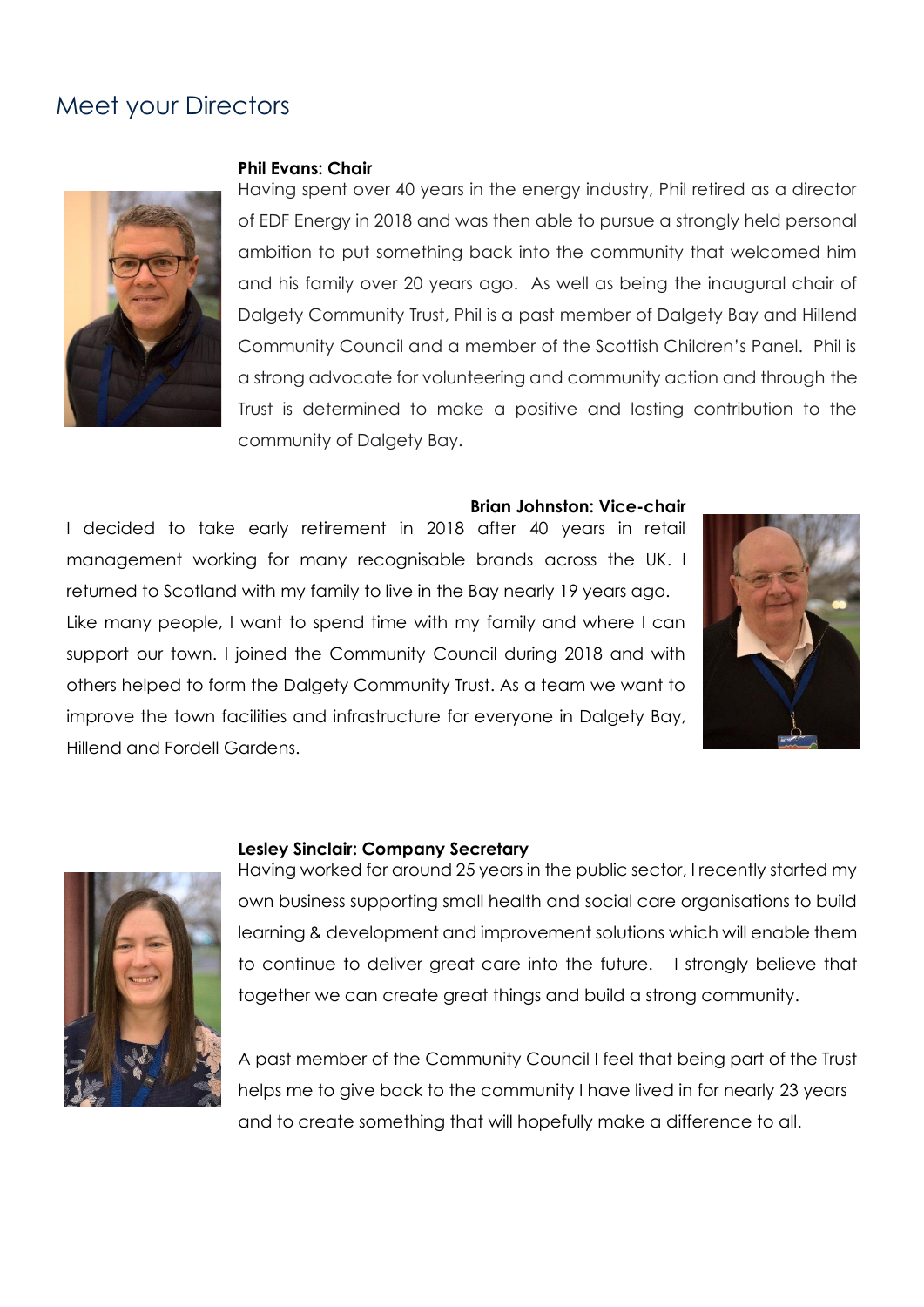#### **Shirley Iveson: Treasurer**

My background is in administration having worked in the private, public and third sectors. I currently work as an administrator for a local charity, which has given me valuable insight into how voluntary organisations operate. As a former Treasurer of the community council, I have had the pleasure of meeting some lovely local folk who are kind, generous and are happy to give their time freely to help others. This generosity of spirit is the main reason why I joined the Trust as I believe that though its members our community will grow not only in strength but in heart too.



#### **Philip Lund: Director**



I have retired following 50 years working in Multisite Retail Management and the Charity Sector and want to spend the free time that I now have making a contribution to the place that I and my family have called home for the last 32 years.

I have served on the Community Council for the last two years and now I am a director of the Dalgety Community Trust. In this role I want to help to improve the facilities that bring the community together and make it an even better place to live.

#### **Louise Gunstensen: Director**

I am a Charted Town Planner with over 15 years' experience in the public, private and third sectors both in Scotland and abroad. I currently work for the country's largest nature conservation charity, specialising in environmental assessment.

I have been helping the Community Council over the last few years with planning issues and am looking forward to using my experience to help turn the Community Trust's ideas into reality. I feel strongly that everyone should have a chance to play a part in making Dalgety Bay a great place to live and work.

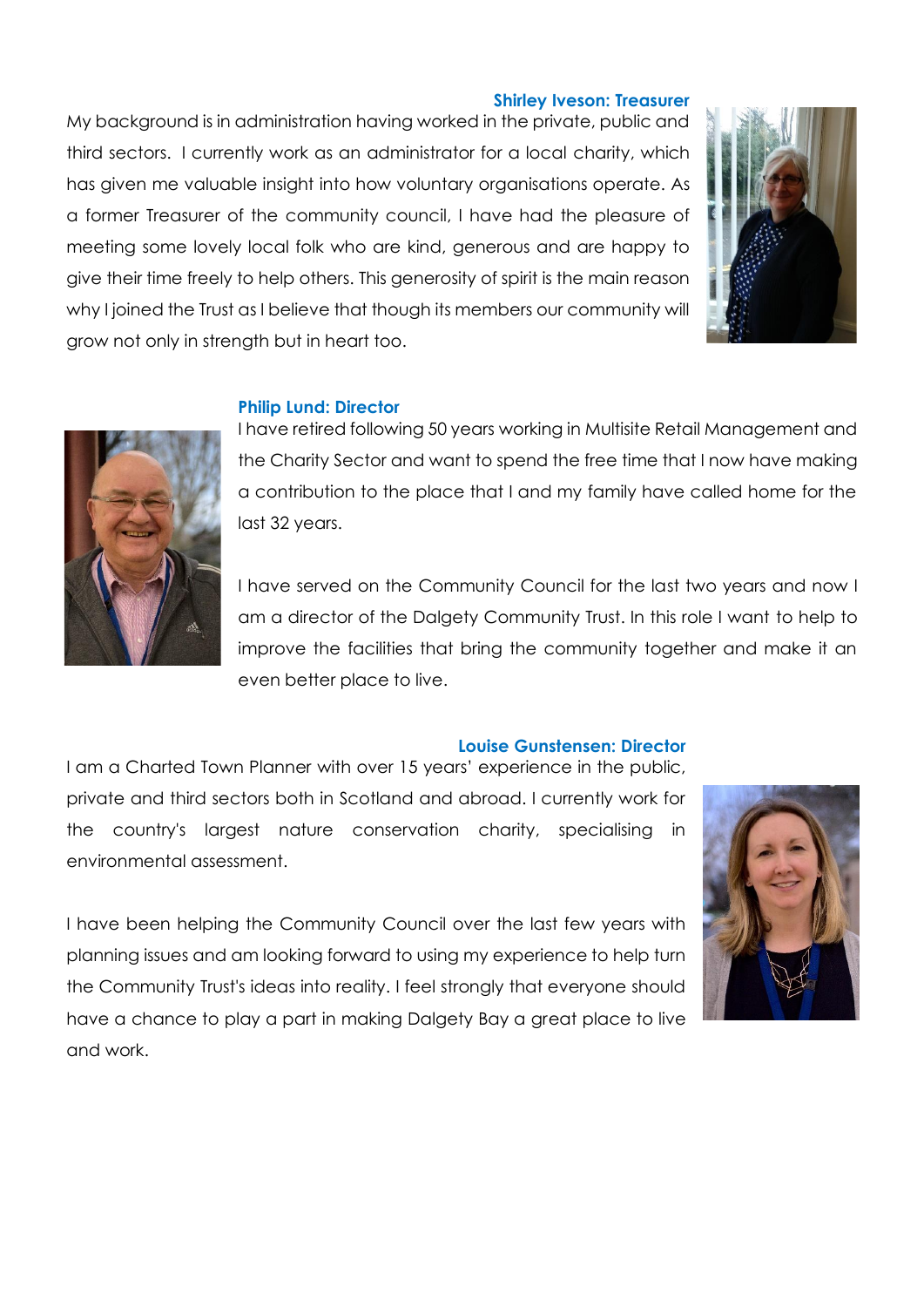#### **David MacLeod: Director**



Originally from Glasgow but educated in England. Following an operational management career in logistics and supply chain management I have spent the last 20+ years advising organisations and coaching individuals on achieving business excellence through effective training, education and learning.

Dalgety Bay has been our home for the past 7 years and we could not have chosen a better place for our retirement. It is a great place to live in and can only get better with the commitment and determination being shown by organisations like the Community Trust.

#### **Mike Gourley: Director**

<span id="page-6-0"></span>Mike has been a resident of Dalgety Bay for around 40 years and really wishes he had taken more interest in the town and its' history much earlier in life. He sees being a Director of the Trust as a chance to do this. His background is in IT, firstly with Scottish Gas and latterly with Fife Council with a bit of consultancy work in between. He retired in 2013 and has spent a good deal of his time working in the community. He has been the Chair of Dalgety Bay Horticultural Society (DBHS) for around 30 years and can often be seen at Donibristle Primary School planting bulbs with the kids or working in the garden there. He joined Rotary Forth Bridges last year with the aim of doing more good work in the community and has recently elected to the committee of Dalgety Bay Community Woodland Group (DBCWG).

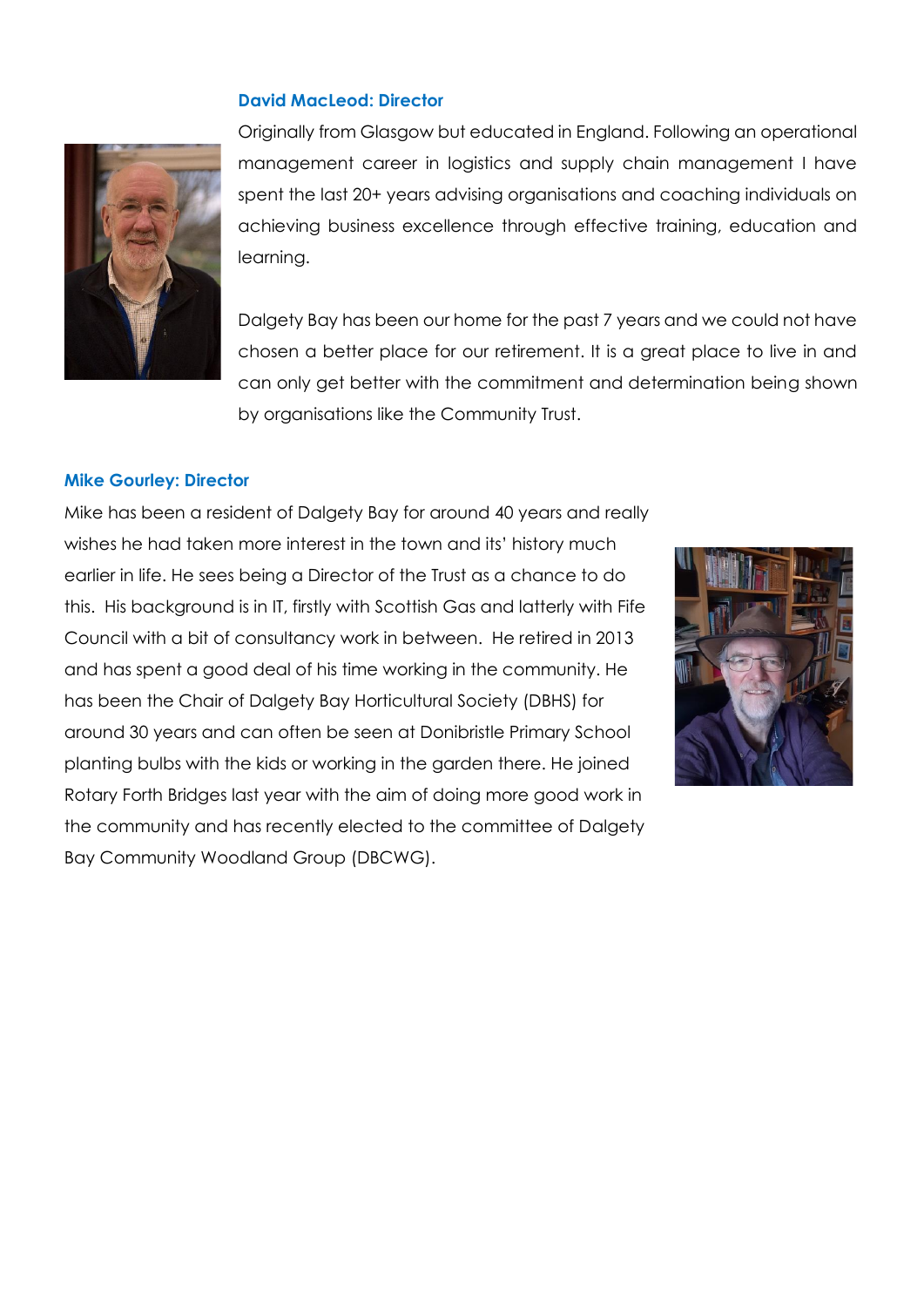### Our Vision

A town we are proud to live in

### <span id="page-7-0"></span>Our mission

To reinvest in Dalgety Bay by revitalising the town centre, address concerns raised by residents and create bespoke spaces for the whole community to come together again, promote pride of place, good citizenship and a nurturing and caring spirit.

### <span id="page-7-1"></span>Our values

- Sharing social and economic opportunities
- Encouraging self-sufficiency and empowerment
- Supporting environmental sustainability
- Providing equal opportunities for all in our community

### <span id="page-7-2"></span>Our projects

Dalgety Community Trust wants to deliver projects and initiatives which are genuine local priorities. At any given time, we'll be working on two or three projects which will be at various stages of development – anything from fledgling ideas right through to fully funded initiatives.

Informed by our dialogue with residents, we have identified three projects which have strong support and have touched the imagination of our community.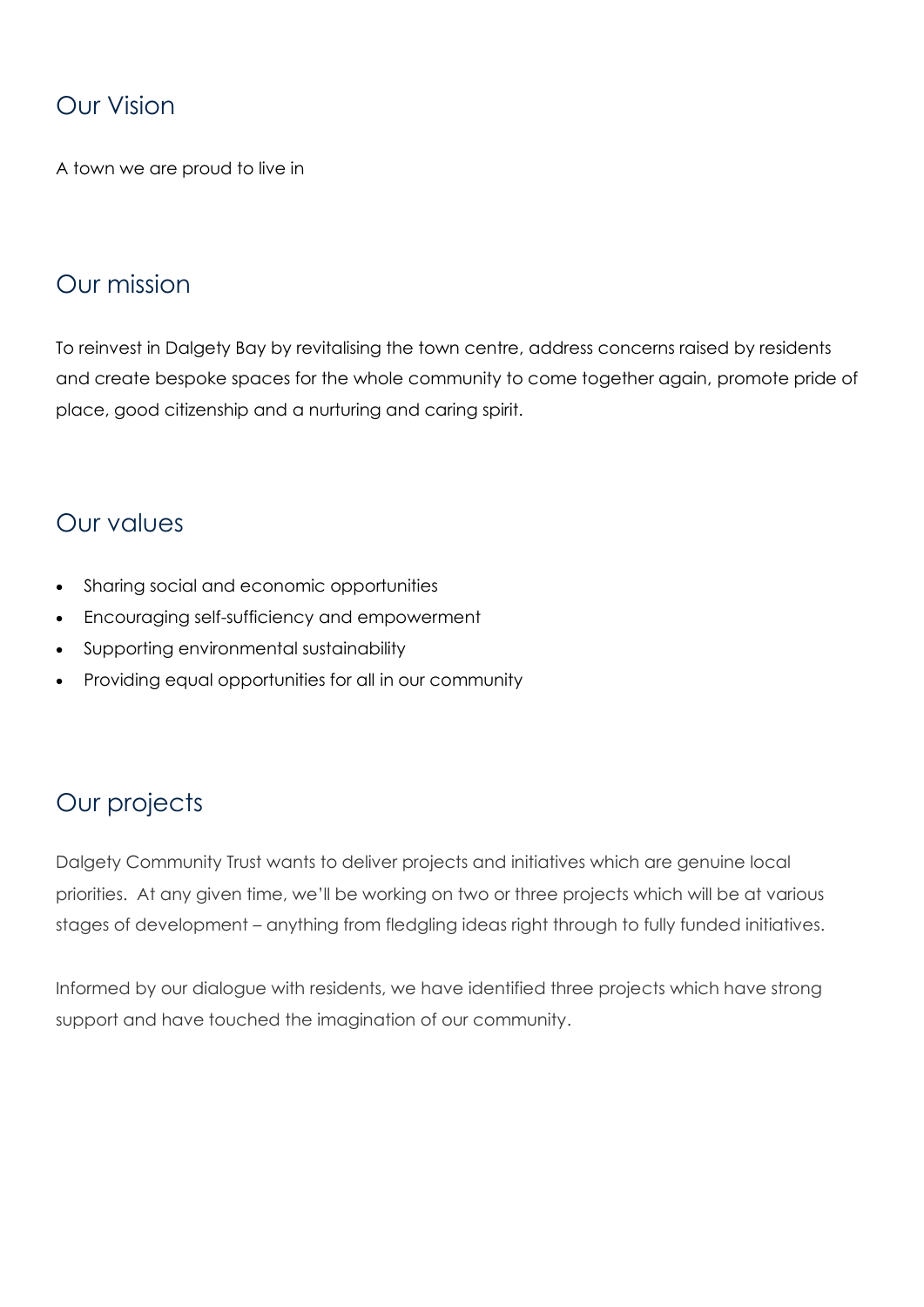### **A new Civic Square in the centre of the Town**



- A new Civic Square providing a fantastic facility to host community events and gatherings right in the heart of the town
- As well as a day to day meeting point for residents or simply a space for quiet contemplation
- the above artist's impression from 2011, put forward such a proposal for a new civic square
- The square would be built on under-utilised land mainly owned by the community (outlined in red)
- A key aim would be to Integrate the new community hub with other key town centre facilities through the square
- The square would be the starting point for a new pedestrian/cycle way to the coast

#### **A new/improved accessible pedestrian/cycle route from the town centre to the coast**

- A revitalised and improved route way of approx. 1.5km will link with the established Fife coastal tourism route promoting increased visitors to the town
- New route in red which is on one level throughout its length, utilises mostly existing pathway through Longhill Park but will need to be improved and widened to make it fully accessible and suitable for joint pedestrian and cycle use
- Other than Tesco access road, only one main road is crossed – plan will include a new controlled crossing point
- Route takes in and should help highlight local history such as historic Donibristle Chapel and the site of historic Donibristle House



A new/improved accessible pedestrian/ cycle link to the Fife Coastal Path

#### **A new community hub**



- Replace existing community buildings with a new modern, fit for the future facility to serve the community for years to come
- At the heart of our community; meeting a growing demand for improved facilities for toddler, youth, family and older people
- A multi-functional and multi-generational community hub promoting opportunities and well-being for all residents
- A facility which is community built, owned and managed
- A place for people to gather and enjoy a wide range of community events
- Revitalising our town centre through investment, we also aim to improve the foot flow to the Bay shopping centre encouraging further investment in the existing retail units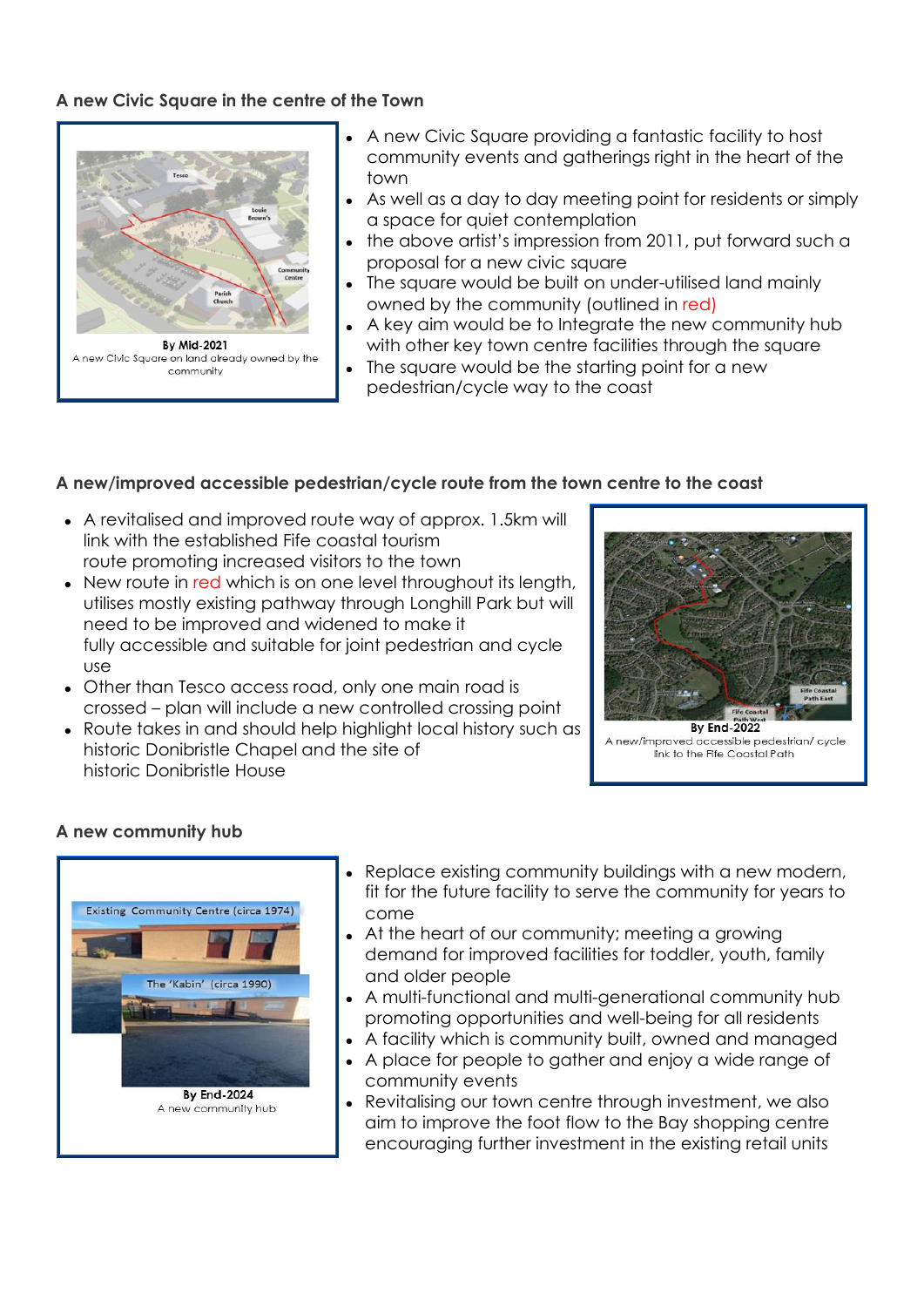### <span id="page-9-0"></span>Our achievements

The Trust was formally established as a not-for-profit company in July 2019. Despite the restrictions placed on everyone as a result of the COVID-19, since that time we have made great progress; We have facilitated numerous engagement events where we met and heard from residents of Dalgety Bay, Hillend and Fordell. We have engaged with local business leaders, councillors and local people wishing to play a part in the development of their community to ensure that they can play as active a part as they wish to in our projects going forward. In early 2020 before the lockdown started, we held a couple of drop-in design workshops where members of the community had the opportunity to set out their ideas on what they want to see from the developments we have outlined. All these events and dialogue have given us great input to formulate our ideas as well as inspiring us to push on with our work. As part of these discussions we have managed to:

- With the support of the Community Council successful establishment of the Trust
- Successful grant funding of £14,000 secured to enable commencement of community lead projects
- Positive engagement with the local community: Secure over 170 (January 2021) new members to the Trust
- Dalgety Bay now features in Fife Council South West Area plan as a direct result of engagement between the Trust and Fife Council
- Agreement with the Community Council to transfer community owned land to the trust for the civic square
- Successful launch of Dalgety Heritage Trail on Facebook which has brought to life the richness of our town's history and enabled our members to share their stories and generate great community discussion

We continue to receive strong support from Fife Council and our Community Council. To ensure our voice is heard and we can influence thinking at local government level, we will continue to work with these bodies as we go forward. Our Board members continue to be directly involved in developing the *Plan for South West to 2022*, by actively taking part in three key workstreams; Thriving Places, Inclusive Growth & Jobs and Community Led Services. This involvement will continue to enable us to ensure that we align the principles and objectives of the Trust with the wider National Government and Local Authority vision for the area.

Fife Council has provided us with some early grant funding which we will use to help directly support the early stages of our project development work including continued engagement with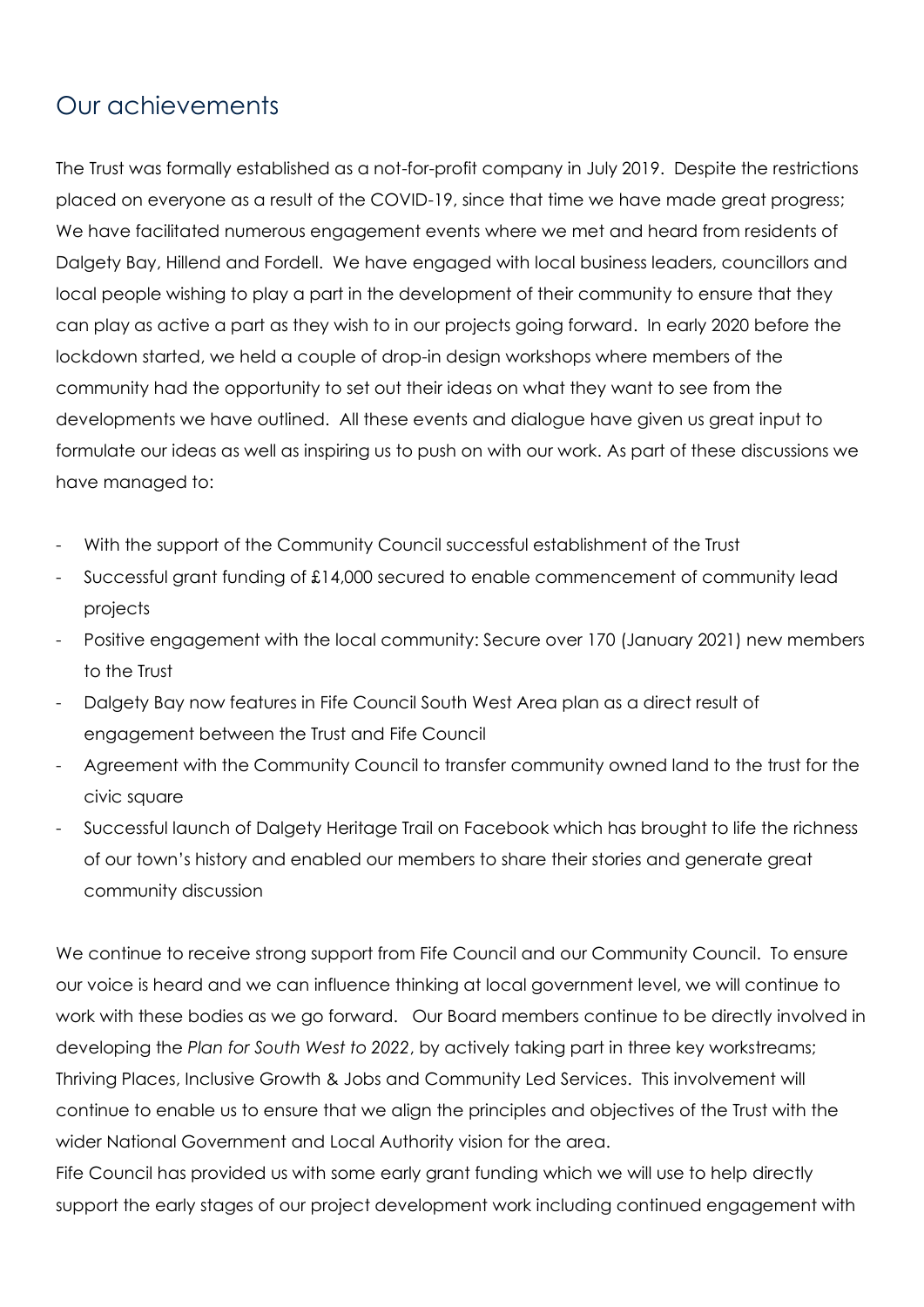our community so that everyone can be involved in creating our vision for the future. The Community Council has also provided a small grant which have used to help with the early set up and running costs of the Trust. This financial support is fantastic and essential for us and shows a real confidence from key stakeholders in our ambitions.

It is early days of course but we are delighted with the progress being made to deliver our projects so far. A large part of our work going forward will be on securing funding to deliver our projects which is something that we continue to actively progress.

### <span id="page-10-0"></span>Getting involved

There are several ways for you to get involved in the work we do. If you are interested in working with us to take forward some of the key projects, we are working on please get in touch – we would love to have you on board!

Likewise, if you would like to volunteer in some of our local community engagement events, project activities or partner discussions again please give us a shout – there is lots to do and the more people involved, the more we will succeed to achieve the goals set by the local community.

### <span id="page-10-1"></span>Membership

Want to become a member of the Trust? There are three levels of membership as follows:

- Full Membership (voting). Lives in the communities of Dalgety Bay, Hillend or Fordell and is 16 or over, eligible to vote in local elections in a polling district including all or part of community and supports Trust aims
- Associate Membership (non-voting). Either is 16 or over and lives in the communities of Dalgety Bay, Hillend or Fordell but is ineligible to vote OR is 16 or over and does not live in the community but has been nominated by voluntary organisation which supports its aims
- Junior Membership. Aged between 12 and 15 years (whether or not they are ordinarily resident in the community) who support the activities and aims of the Trust

Membership is free to all so why not join and become involved in the work we do! For more information and to complete a short online application [Click here to join the Trust.](https://bit.ly/2Q8Q0Vs)